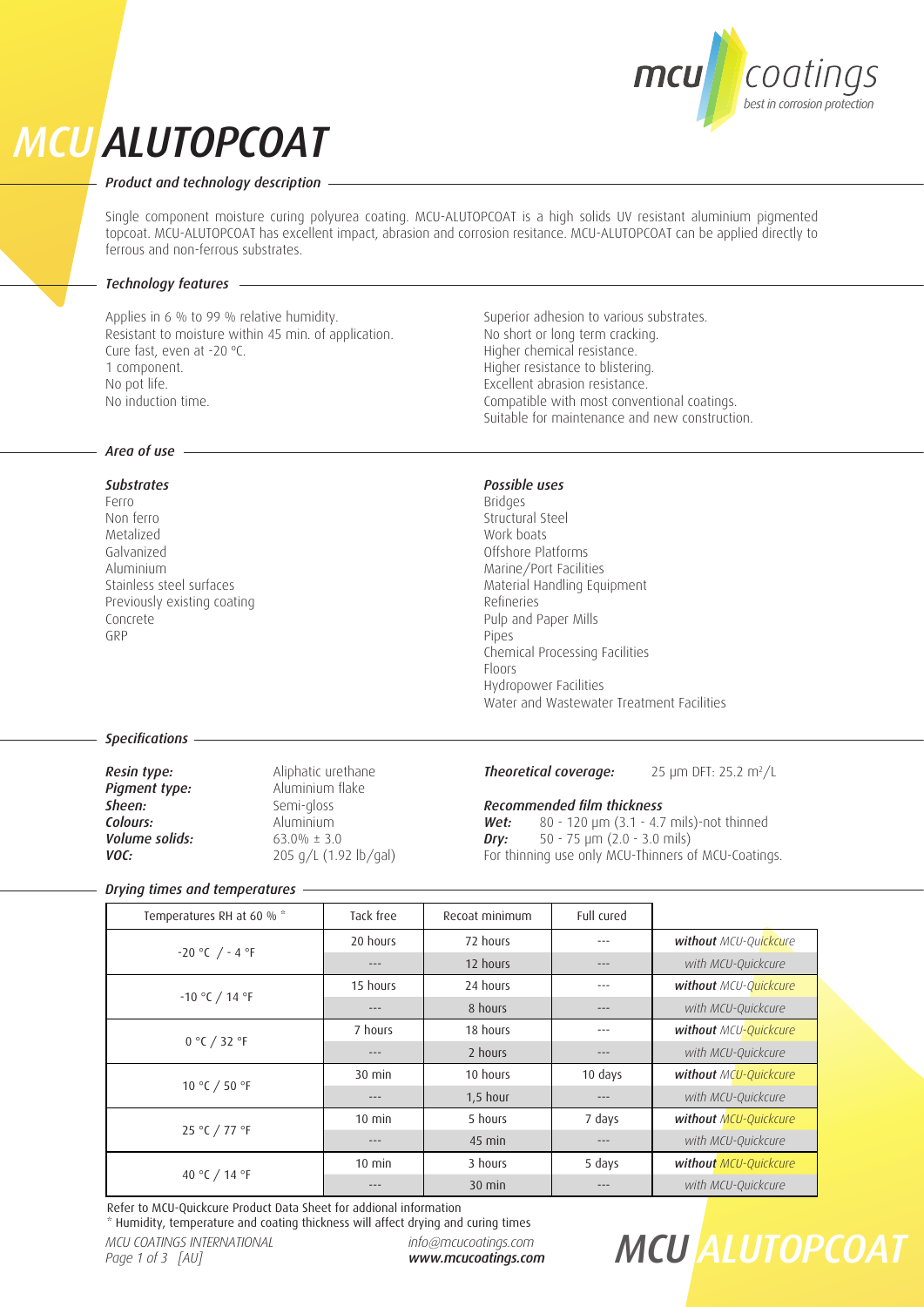

## *MCU ALUTOPCOAT*

### *Surface preparation*

#### *Ferrous Metal*

Advice to use recommeded primers of MCU-Coatings.

In case of direct application to the substrate: apply to clean, dry, recommended primers of MCU-Coatings. Refer to the primer Product Data for additional information.

Prepare surfaces for non-immersion or atmospheric service projects by ISO 8504-2 methods to ISO 8501-1 SA 2 or SSPC-SP6/NACE No. 3 (visual standard SSPC vis 1) Commercial Blast Clean finish OR by SSP 12/Nace 5.0 High or Ultra High pressure water jetting methods to WJ 4 M (visual standard SSPC vis 4/Nace vis 7) OR by SSPC-TR2/ Nace 6G198 Wet abrasive blast cleaning methods to WAB 6 M (visual standard SSPC vis 5/Nace vis 9) Wet commercial blast clean finish. For minimum surface preparation, use conscientious hand and power tool cleaning methods in accordance with ISO 8504-3 or SSPC-SP 2 and 3 to remove corrosion and loose or failing paint to ISO 8501-1 St 2 or SSPC-SP 2 and 3 (visual standard SSPC vis 3). Feather-edges of sound, existing paint back to a firm edge.

Blast cleaning methods should produce a surface profile of 25-50 μm  $(1.0 - 2.0 \text{ mi/s})$ .

### *Aluminum/Galvanized/Non-Ferrous Metals*

Advice to use recommeded primers of MCU-Coatings.

In case of direct application to the substrate: Prepare surfaces using SSPC-SP1 Solvent Cleaning and SSPC-SP12/NACE No.5 Low Pressure Water Cleaning methods to remove surface contamination. Supplement weathered galvanized surface preparation SSPC-SP 2 and 3 hand and power tool cleaning to remove excessive corrosion and impart surface profile on bare metal. Spot prime clean bare metal with the recommended primer of MCU-Coatings. Supplement new galvanized surface cleaning with mechanical abrasion to impart surface profile and support mechanical adhesion.

### *Concrete/Concrete Block*

Advice to use recommeded primers of MCU-Coatings. In case of direct application to the substrate: The surface must be dry, free of surface contaminants, and in sound condition. Grease, and oil should be removed by ASTM D4258-83 (Re approved 1999) and release agents should be removed by

## *Application information*

MCU-ALUTOPCOAT can be applied by brush and roll. Follow proper mixing instructions before applying.

### *Mixing*

Material temperature must be 3  $\degree$ C (5  $\degree$ F) above the dew point before opening and agitating.

Power mix thoroughly prior to application.

## Do not keep under constant agitation.

Apply a 3-6 oz (9-18 cl) solvent float over material to prevent moisture intrusion and cover pail.

### *Brush/Roller*

| Brush:     | Natural Fiber                         |
|------------|---------------------------------------|
| Roller:    | Natural or synthetic fiber cover      |
| Nap:       | $1/4''$ to $3/8''$                    |
| Core:      | Phenolic                              |
| Reduction: | Typically not required. If necessary, |
|            | reduce with recommended thinner of    |
|            | MCU-Coatings.                         |

## *Reducer*

MCU-Thinner, MCU-Thinner 25 and MCU-Thinner 50. Reduction is typically not required. If necessary, thin up to 10% with recommended thinner of MCU-Coatings. See MCU-Thinner Product Data Sheet for additional information.

ASTM D4259 - 88 (Reapproved 1999). Refer to SSPC-SP13/

NACE No 6 mechanical or chemical surface preparation methods for preparing concrete to suitable cleanliness for intended service. Surface preparation methods should impart sufficient surface profile for mechanical adhesion to occur. Ensure surface is thoroughly rinsed and dry prior to coating application. Allow a minimum  $\overline{7}$  - 14 days cure time for new concrete prior to preparation and application.

#### *Previously Existing Coatings*

Prepare surfaces using SSPC-SP12/NACE No.5 Low Pressure Water Cleaning methods to remove surface contamination. Supplement SSPC-SP 12 LPWC with SSPC-SP1 Solvent Cleaning and SSPC-SP 2 and 3 Hand and Power Tool clean areas of corrosion and loose or flaking paint (feather edges of sound, existing paint back to a firm edge). OR prepare surfaces using SSPC-SP 12/Nace No.5 High or Ultra High Pressure waterjetting to WJ 4. Spot prime clean, bare metal with MCU-Coatings' recommended primer. Sand glossy surfaces to provide profile. Apply a test sample to a small area to determine coating compatibility.

#### *Good Practices*

MCU-Alutopcoat is designed for application to a variety of substrates and tightly adhering, previously existing coatings. Apply a test sample to a small area to determine coating compatibility. Spot prime any areas cleaned to bare metal with a MCU-Coatings´ recommended primer.

The surface to be coated must be dry, clean, dull, and free from dirt, grease, oil, rust, mill scale, salts or any other surface contaminants that interfere with adhesion.

Ensure welds, repair areas, joints, and surface defects exposed by surface preparation are properly cleaned and treated prior to coating application.

Consult the referenced standards, SSPC-PA1 and your MCU-Coatings Representative for additional information or recommendations.

## *Clean up*

MCU-Thinner, MCU-Thinner 25. If MCU-Coatings thinners are not available, use MEK, MIBK, Xylene, a 50:50 blend of Xylene and MEK or MIBK, or acetone for clean up only. Do not add unauthorized solvents to a MCU-Coatings coating.

## *Application Conditions*

## Temperature: -20 °C to 50 °C (-4 °F to 122 °F)

This temperature range should be achieved for ambient, surface and material temperature. Substrate must be visibly dry.

#### Relative Humidity: 6 %-99 %\*

MCU-Quickcure is advised when relatives humidities are below 40 %.

Coating Accelerator: MCU-Quickcure. See MCU-Quickcure Product Data for information.

### *Storage*

Store off the ground in a dry, protected area in temperature between 4 °C - 25 °C (40 °F - 77 °F). Containers must be kept sealed when not in use. Use a solvent float to reseal partial containers.

*MCU ALUTOPCOAT*

*info@mcucoatings.com www.mcucoatings.com*